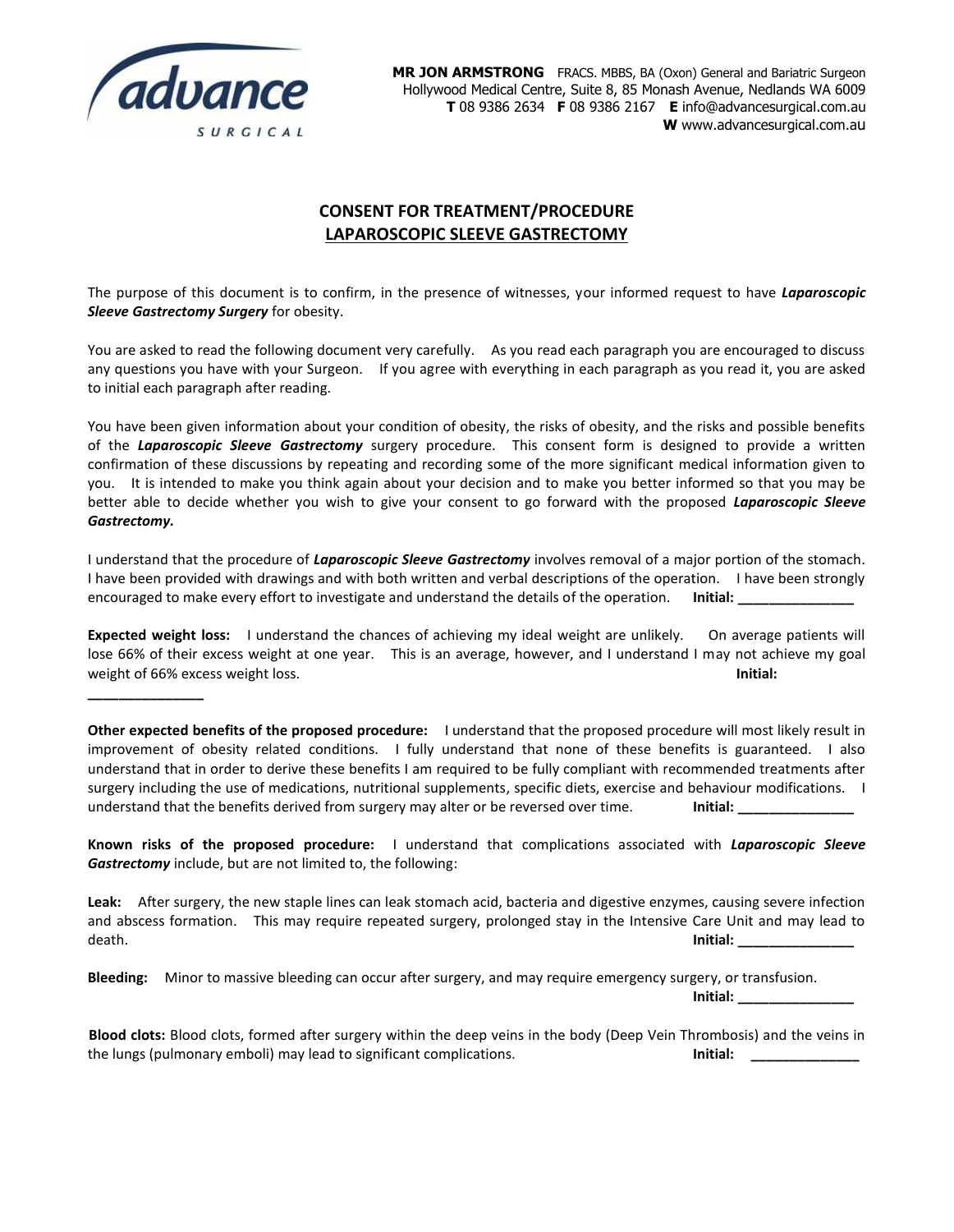| Infection: Wound infections, bladder infections, pneumonia, skin and deep abdominal infections, and other infections<br>can sometimes lead to widespread septicaemia.<br>$Initial: ____________$                                                                                                                                                                                                                                                                           |
|----------------------------------------------------------------------------------------------------------------------------------------------------------------------------------------------------------------------------------------------------------------------------------------------------------------------------------------------------------------------------------------------------------------------------------------------------------------------------|
| Narrowing (stenosis): Narrowing can occur within the remaining stomach, requiring additional procedures including<br>$Initial: ____________$<br>repeat surgery.                                                                                                                                                                                                                                                                                                            |
| Chronic reflux: There is the possibility after sleeve gastrectomy that patients may have reflux and swallowing difficulties.<br>This is usually temporary. It is possible that permanent reflux requiring long term medications or corrective surgery<br>could occur.<br>$Initial: ____________$                                                                                                                                                                           |
| Hiatus hernia repair: It is sometimes necessary to repair a diaphragmatic defect/to repair a hiatus hernia when<br>performing the sleeve gastrectomy to prevent symptomatic reflux.  This could rarely cause an oesophageal or stomach<br>injury in itself.<br>$Initial: ____________$                                                                                                                                                                                     |
| <b>Bowel obstruction:</b><br>Any operation in the abdomen can leave behind scar tissue that can put the patient at risk for later<br>bowel blockage.<br>$Initial: ____________$                                                                                                                                                                                                                                                                                            |
| Inadvertent injury to stomach, intestines, or other abdominal organs may occur during surgery requiring repair or<br>Injury:<br>resection of the involved bowel or organ.<br>$Initial: ____________$                                                                                                                                                                                                                                                                       |
| Removal of spleen: During surgery, the spleen may be injured and if the injury is severe the spleen may need to be<br>removed completely.<br>$Initial: ____________$                                                                                                                                                                                                                                                                                                       |
| Heart attack: Heart attack may range from minor to very severe and may require procedures, medications, and may lead<br>Initial: _________________<br>to death.                                                                                                                                                                                                                                                                                                            |
| Hair loss: Many patients develop hair loss for a short period after the operation. This usually responds to increase in<br>intake of protein and vitamins.<br>Initial: _________________                                                                                                                                                                                                                                                                                   |
| Vitamin and Mineral: After sleeve gastrectomy there may be decreased intake and absorption of many vitamins and<br>minerals. Patients must take vitamin and mineral supplements forever to protect themselves from these problems.<br>Initial: ____________________                                                                                                                                                                                                        |
| Complications of pregnancy: Vitamin and mineral deficiencies can put the newborn babies of mothers at risk of<br>permanent and irreversible damage.  No pregnancy should occur for the first twelve months after the operation and<br>patients must be certain not to miss any of their vitamins if they decide to go ahead with pregnancy after that.<br>lnitial: the control of the control of the control of the control of the control of the control of the control o |
| Skin problems: Loose skin may develop after weight loss necessitating plastic surgery.<br>Infections may occur in areas of<br>skin folds.<br>$Initial: ____________$                                                                                                                                                                                                                                                                                                       |
| Gallbladder disease: Gallstones may form, or motility problems of the gallbladder can occur, after weight is lost. It<br>may be necessary to remove the gallbladder in the future either laparoscopically or via open surgery.<br>$Initial: ____________$                                                                                                                                                                                                                  |
| Initial: _________________<br><b>Pancreatitis:</b><br>Inflammation of the pancreas may occur after surgery.                                                                                                                                                                                                                                                                                                                                                                |
|                                                                                                                                                                                                                                                                                                                                                                                                                                                                            |